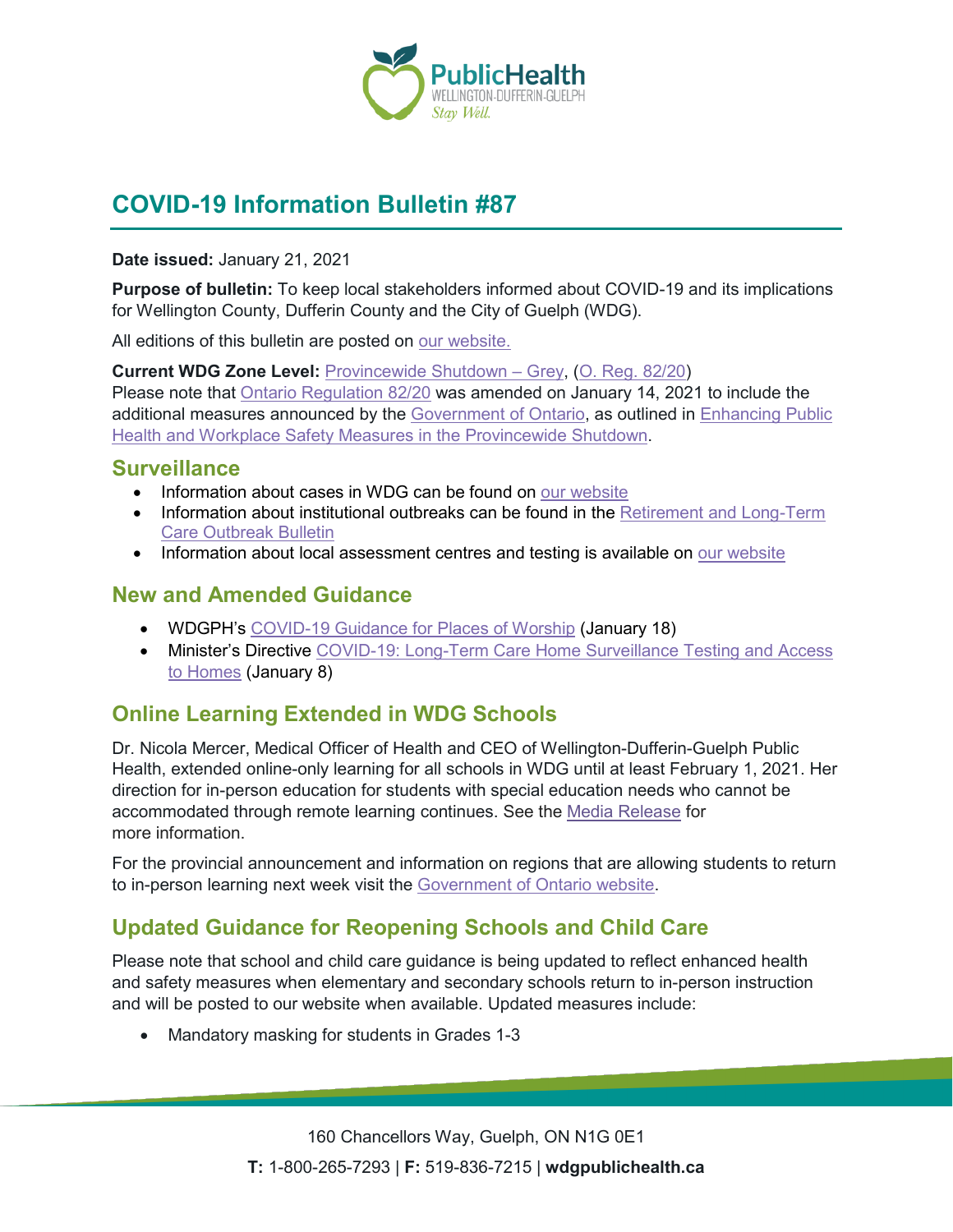

- Mandatory masking for students and staff outdoors where physical distancing cannot be maintained
- Daily on-site confirmation of self-screening prior to or upon arrival to school for secondary students (effective February 10) and for all staff and visitors to schools and child care (effective January 25)

Continue to check the following provincial guidance documents as they are being updated to reflect enhanced health and safety measures:

- [COVID-19 Guidance for Reopening Schools](https://www.ontario.ca/page/covid-19-reopening-schools)
- [Operational Guidance: COVID-19 Management in Schools](https://www.ontario.ca/page/operational-guidance-covid-19-management-schools?_ga=2.123740106.1954911274.1598383198-1481962650.1595365772)
- [COVID-19 Guidance for Reopening Child Care Centres](https://www.ontario.ca/page/covid-19-reopening-child-care-centres)

#### **Announcements and Changes to Services**

- On January 21, the [Government of Ontario](https://news.ontario.ca/en/release/60046/ontario-reminds-public-to-stay-home-and-travel-only-when-necessary) announced is working with transportation agencies and providers to support the [Stay-At-Home Order](https://www.ontario.ca/laws/regulation/r21011) and help stop the spread of COVID-19.
- On January 21, the [Government of Ontario](https://news.ontario.ca/en/release/60034/ontario-adding-more-mental-health-beds-and-programs-for-seniors) announced it is providing over \$12 million to add new mental health beds in hospitals and to expand programs that support the mental health and well-being of seniors across the province.
- On January 20, the [Government of Ontario](https://news.ontario.ca/en/release/60019/ontario-expands-workplace-enforcement-campaigns) announced it is expanding the current workplace inspection campaign to further protect workers and customers at essential businesses.
- On January 19, the [Government of Ontario](https://news.ontario.ca/en/release/60011/ontario-achieves-key-milestone-with-vaccinations-in-long-term-care) announced that the first round of vaccinations were completed ahead of schedule in all long-term care homes in Toronto, Peel, York and Windsor-Essex, the four regions with the highest COVID-19 transmission rates.

#### **Additional Resources**

- [COVID-19 Vaccine Bulletin #7](https://www.wdgpublichealth.ca/sites/default/files/wdgph_covid-19_vaccine_bulletin_7_jan_20_2021.pdf) (January 20)
- [Advice for Essential Retailers During COVID-19 Pandemic](https://www.canada.ca/en/public-health/services/diseases/2019-novel-coronavirus-infection/guidance-documents/advice-essential-retailers.html) (January 20)
- PHO's [What You Need to Know About COVID-19 Vaccine](https://www.publichealthontario.ca/-/media/documents/ncov/factsheet/2021/01/vac/factsheet-covid-19-vaccines.pdf?la=en) (January 20)
- PHO's [COVID-19 Epidemiological Parameters –](https://www.publichealthontario.ca/-/media/documents/ncov/covid-wwksf/2021/01/wwksf-epidemiological-parameters.pdf?la=en) What We Know So Far (January 17)

### **Contact Information for Additional Support**

#### **WDGPH COVID-19 Call Centre**

**Please note that our call centre is experiencing higher than normal call volumes due to the stay-at-home order and enhanced measures and restrictions.**

- For health-related questions, including symptoms, close contacts or travel:
	- o Call 519-822-2715 ext. 7006
	- $\circ$  Available Monday Friday from 9:00 a.m. 4:00 p.m.